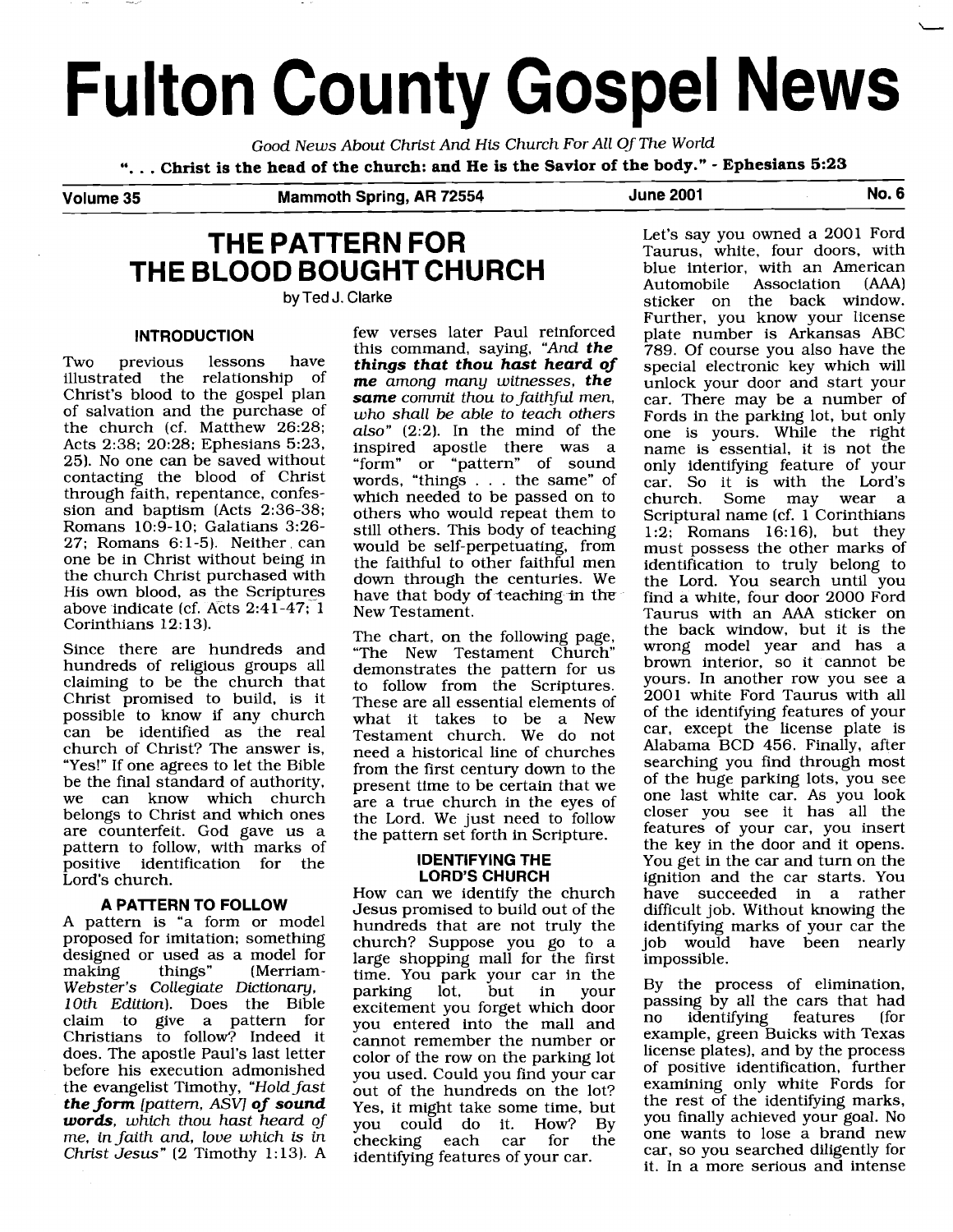#### **FULTON COUNTY GOSPEL NEWS**  USPS Publication #211780

. is a Periodical publication issued monthly by the Church of Christ at Third and Bethel (P.O. Box 251), Mammoth Spring, **AR** 72554-025 1. **POSTMASTER: Please mail all changes of address to the above address.** 

**FCGN** is mailed free of charge to any who care to receive it. We will be happy to add any names to the regular mailing list. If you send in a name we<br>must have a complete address. have a complete address, including number and street name, or R.R. or HCR number, plus box number, or a P.O. Box number and the **NINE DIGIT ZIP CODE.** This paper is supported by voluntary contributions for which we are gratefuI. Financial information wilI be furnished upon request. **Mail all address corrections or manuscripts to:** 

### **FULTON COUNTY GOSPEL NEWS**  P.O. Box 251

Mammoth Spring, AR 72554

| TED J. CLARKE  EDITOR          |  |  |  |
|--------------------------------|--|--|--|
|                                |  |  |  |
|                                |  |  |  |
| E-Mail  tedjc@centurytel.net   |  |  |  |
| Website                        |  |  |  |
| www.fultoncountygospelnews.org |  |  |  |
| Joseph Chase - Webmaster       |  |  |  |
| E-mail: chasejoseph@yahoo.com  |  |  |  |
|                                |  |  |  |

matter, no one should want to lose one's soul, yet some are satisfied to be religiously involved with a church other than the one Jesus died for. But Jesus is not the Savior of any church but His (Ephesians 5:23, 25; Acts 20:281.

### **CONCLUSION**

Study carefully the chart below, accompanying this article. Look up every Scripture reference in your own Bible. We believe that if you do so that you will form an understanding that will lead you to want to find and be a member of the church Jesus died to save. If you desire further study we will be happy to study with you personally or to send you some additional literature to assist your search for truth regarding the church of Christ. Since Jesus shed His blood to purchase only one church, and since He is Savior of only one body, which is His church, you surely want to be a part of that blood bought family of God (cf. Ephesians 1: 21-23; 4:4).

### **HOW DO YOU VIEW JESUS?**  by Eddy Gilpin

John R.W. Stott made the observation, "If the basic Christian thesis is true, and Jesus is the Son of God, then you can never be the same after the discovery as you were before. You cannot fit Jesus at the end of a microscope or at the end of a telescope and<br>say. 'How interesting!' Jesus 'How interesting!' Christ is not interesting. He is profoundly, morally and spiritually disturbing and challenging. If there is anybody who forces us to get off the fence and to enter the field of moral commitment, it is Jesus Christ. If he is God, he deserves our worship, not just our patronage. Not just our admiration, but our adoration. "

How do you view Jesus? Do you Him as a historically significant character? a legend in the same vein as Santa Claus or the Lone Ranger? a being that has accomplished much in His day but who has no real significance in our modern society? a good man who merely takes His place alongside other good men?

### **THE NEW TESTAMENT CHURCH**

╼══⋑⋑⋐⋐══

| <b>FOUNDER-CHRIST</b><br>Matthew 16:18            | <b>WHERE-JERUSALEM</b><br><b>Isaiah 2:3; Acts 2:5,47</b>                                                                                                                                                   | <b>WHEN-AD33</b><br>Acts 2:1-47                                                                                                                                                                                              | <b>HEAD-CHRIST</b><br><b>Ephesians 1:22</b> |  |
|---------------------------------------------------|------------------------------------------------------------------------------------------------------------------------------------------------------------------------------------------------------------|------------------------------------------------------------------------------------------------------------------------------------------------------------------------------------------------------------------------------|---------------------------------------------|--|
| <b>ORGANIZATION</b><br><b>Philippians 1:1</b>     | ELDERS - Titus 1:5; 1 Peter 5:1-3; Acts 20:28; 1 Timothy 3:1-7<br>DEACONS - Acts 6:1-6; 1 Timothy 3:8-13<br>MEMBERS - Acts 2:41-47; Colossians 1:13; 1 Corinthians 12:18,27                                |                                                                                                                                                                                                                              |                                             |  |
| <b>NAME (OF CHURCH)</b><br><b>Ephesians 3:15</b>  | CHURCH OF GOD - 1 Corinthians 1:2; Acts 20:28<br>THE BODY OF CHRIST - Colossians 1:18; Ephesians 1:23<br>CHURCHES OF CHRIST - Matthew 16:18; Romans 16:16<br>BRIDE OF CHRIST - Romans 7:4; Revelation 21:9 |                                                                                                                                                                                                                              |                                             |  |
| <b>NAME (OF MEMBERS)</b><br><b>Ephesians 3:15</b> |                                                                                                                                                                                                            | DISCIPLES - John 15:8; Acts 11:26<br>SAINTS - Romans 1:7; 1 Corinthians 1:2; Philippians 1:1<br>BRETHREN - Luke 8:21; Galatians 6:1<br>CHILDREN - Galatians 3:26; 1 John 2:1<br>CHRISTIANS - Acts 11:26; 26:28; 1 Peter 4:16 |                                             |  |
| <b>CREED</b><br><b>Acts 4:12</b>                  |                                                                                                                                                                                                            | JESUS CHRIST - Matthew 16:16-18; 10:32-33; Acts 8:37                                                                                                                                                                         |                                             |  |
| <b>WORSHIP</b><br><b>John 4:24</b>                | TEACH - Acts 2:42: 20:7                                                                                                                                                                                    | SING - Colossians 3:16; Ephesians 5:19<br>PRAY - 1 Thessalonians 5:17; 1 Timothy 2:1-8<br>COMMUNION - Acts 20:7; Matthew 26:26-30; 1 Corinthians 11:23-26<br>GIVE - 1 Corinthians 16:1-2; 2 Corinthians 8-9: 13              |                                             |  |
| <b>WORK</b><br><b>Ephesians 2:8-10</b>            | EDIFY - Ephesians 4:12                                                                                                                                                                                     | EVANGELIZE - Matthew 28:18-20: Mark 16:15-16<br>HELP NEEDY - Galatians 6:10: James 1:27                                                                                                                                      |                                             |  |
| <b>MEMBERSHIP</b><br><b>Acts 2:47</b>             |                                                                                                                                                                                                            | FAITH - John 3:16; Romans 5:1<br>REPENTANCE - Acts 2:38; 17:30-31<br>CONFESSION - Acts 8:37; Romans 10:9-10<br>BAPTISM - Mark 16:16; Acts 2:38; 22:16; 1 Peter 3:21                                                          |                                             |  |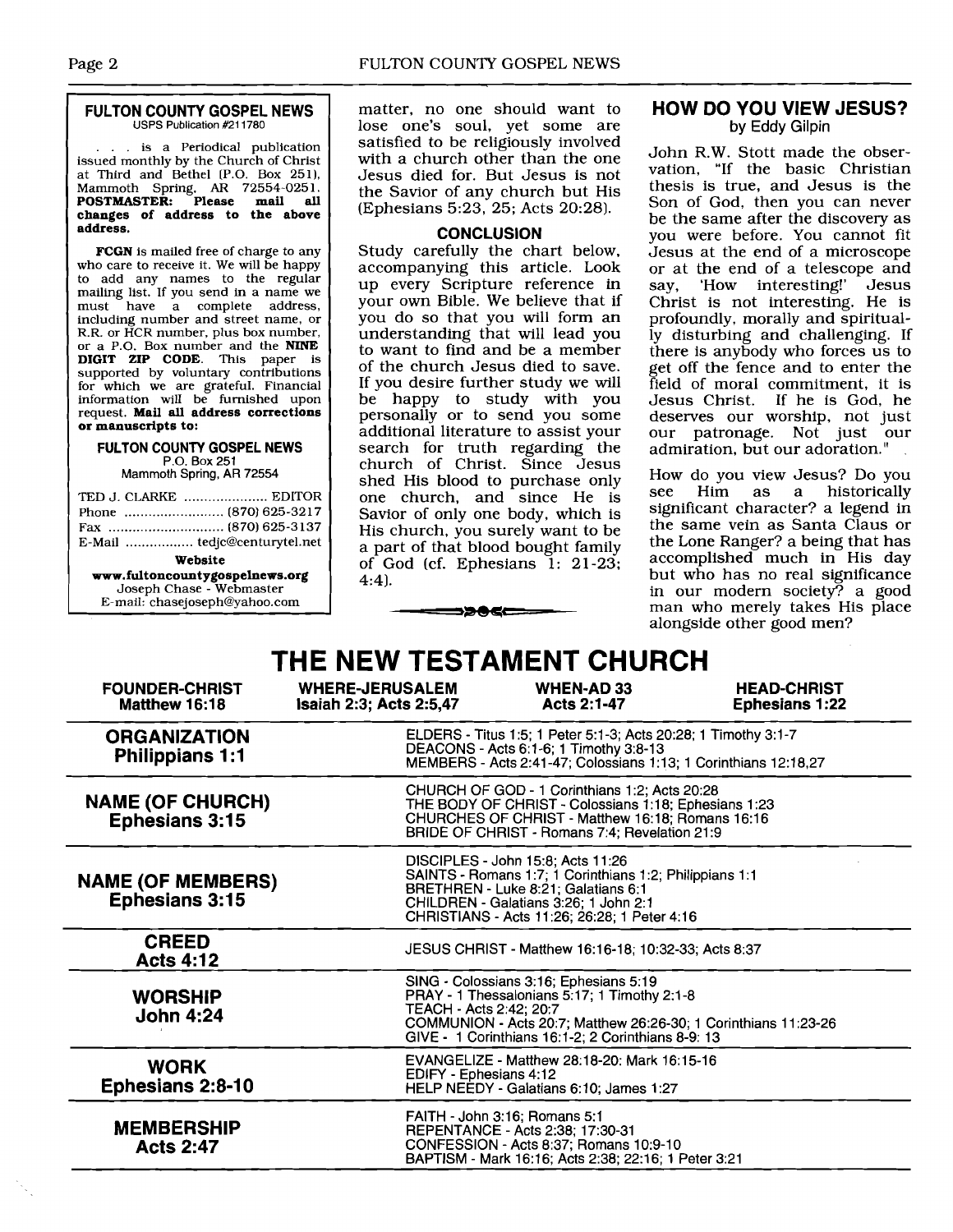As Stott has stated, if Jesus is who the Bible claims Him to be, that fact should change every aspect of our lives once the discovery has been made by us. Jesus' life and words challenge mankind ethically, morally, emotionally, physically and spiritually. Has your life been changed by the knowledge of Jesus? If it hasn't, it might just be that you have not really come to know Him as you should. It might well be that you have come to patronize Him and not to personify Him. You might look at whether you have adoration for Him, or merely admiration for Him. Peter preached to those on Pentecost "that God hath made that same Jesus, whom ye have crucified, both Lord and Christ" (Acts 2:36). As Lord He is to be respected as the supreme authority in our lives. As Christ He is to be revered as the supreme sacrifice for our sins. When once we see Him as He truly is, our lives will be changed forever. How do you view Jesus?

1840 Tucker Lane Salem, VA 24 153 **THE SALT OF 'THE EARTH** -- -

## **THE SALT OF THE EARTH<br>Bible Lesson Number Eleven**

**Matthew 5:13** *"Ye are the salt of the earth: but if the salt have lost his savour wherewith shall it be salted? it is thenceforth good for nothing, but to be cast out, and to be trodden under foot of men.* "

Salt is a symbol of purity, a preservative and an enhancer of good flavors. To call one *"the salt* of *the earth"* is to pay a great compliment. Jesus said to His disciples: *"Ye are the salt of the earth."* They not only are a preservative of the earth, but, they are also that which makes it acceptable in the sight of God. Where there is a complete void of righteousness, the wrath of God shortly follows.

Because of a prevalence of wickedness, God determined to destroy the antediluvian world.

**Genesis 6:5-7** *"And God saw that the wickedness of man was great in the earth, and that every imagination of the* 

*thoughts of his heart was only evil continually. And it repented the* LORD *that he had made man on the earth, and it grieved him at his heart. And the* LORD *said, I will destroy man whom I have created from the face of the earth; both man, and beast, and the creeping thing, and the fowls of the air; for it repenteth me that I have made them."* 

Had there been ten righteous people in Sodom and Gomorrah, the entire cities would have been spared **(Genesis 18:32).** Apparently there is an extent of sin beyond which God will not let man go. This may be that to which God refers concerning the Amorites when he tells Abram that he would not destroy them at that particular time *"for their iniquity is not yet full"* **(Genesis 15:16).**  Nineveh had reached the point at which God would have destroyed them had they continued in their ungodliness, but they repented at the preaching of Jonah **(Jonah 3:10**).

*"Noah found grace in the eyes of*  the Lord" (Genesis 6:8). This was his blessing because he, with faith, did that which God instructed him to do **(Hebrews 11:7).** The same is true for men today who believe God and do what is commanded. They are saved by the grace of God **(Ephesians 2:8,9).** Being a follower, a disciple of Jesus, one is saved and becomes a teacher of the message of hope, the good news, the gospel. Paul instructed Timothy: *"Take heed unto thyself and unto the doctrine; continue in them: for in doing this thou shalt both save thyself and them that hear thee"* **(1 Timothy 4: 16).** 

Many nations have reached a peak of development and then become so corrupt within that they have fallen. The great empire of Rome is said to have fallen, among other reasons, because of the internal wickedness and corruption. It may well be that our own nation will either continue or fall because of the life any one of us lives. If God is counting the righteous persons in this country with a number in mind below which he will not let it go without

destroying it, will he include you among the good and righteous people?

Being righteous involves both the avoidance of evil practices and the doing of right things. Some consider themselves righteous because of all the bad things they do not do. Such is not adequate.

**1 John 3:7** *"Little children, let no man deceive you; he that doeth righteousness is righteous, even as he is righteous.* "

**Matthew 25** provides three pictures of the judgment. In each case, those who are depicted as condemned are not those who did so many evil things, but rather, those who did not do the right things. **Galatians 519-24** lists a number of sins to avoid and other things to be sure to do.

The greatest thing you can do in life for yourself, your family, the nation, and even the entire world, is be a faithful Christian. In so doing, you will be *"the salt of the earth."* Those who are living contrary to God's will are those whom Jesus describes as being *"good for nothing."* Uselessness is a tragedy. Whether you are useful or useless is entirely up to you personally. Jesus, his exemplar life and his masterful teaching, is the way of righteousness.

**John 14:6** *"Jesus saith unto him, I am the way, the truth, and the life: no man cometh unto the Father, but by me.* "

### **Questions**

- 1. What is the value of salt?
- 2. Who did Jesus say was the *"salt of the earth"?*
- 3. Why were the people, in the days of Noah, destroyed by the flood?
- 4. Why were the people of Nineveh spared?
- 5. What is grace? What is mercy?
- 6. How can our own nation be preserved?
- 7. Who can help preserve it? How?
- 8. How does one become a part of the "salt of the earth"?

9. Is there any other way? 439 Barham Ave. Henderson, TN 38340